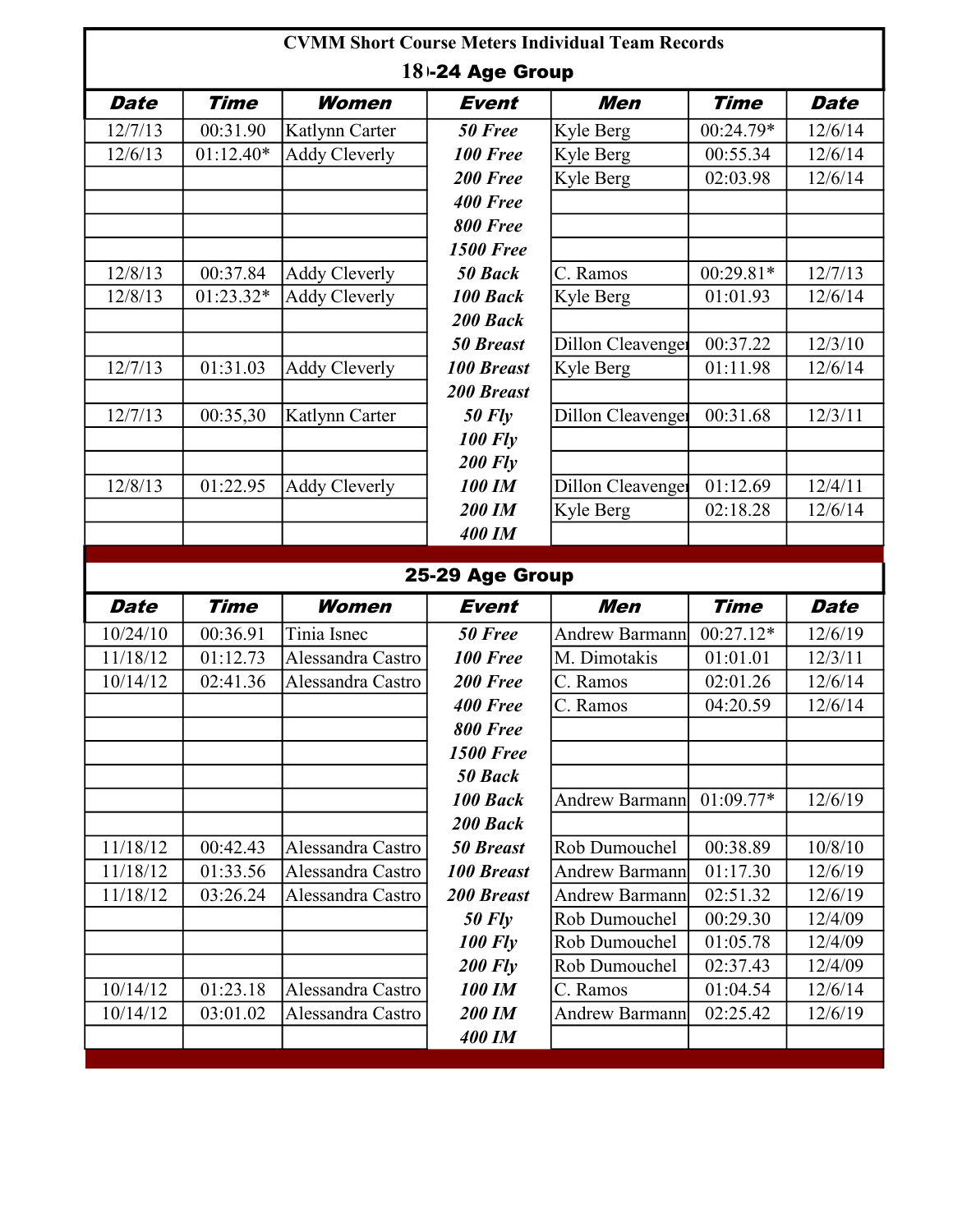|             |             |         | 30-34 Age Group   |                 |             |             |
|-------------|-------------|---------|-------------------|-----------------|-------------|-------------|
| <b>Date</b> | <b>Time</b> | Women   | <b>Event</b>      | Men             | <b>Time</b> | <b>Date</b> |
|             |             |         | 50 Free           | Justin Mc Clure | 00:26.40    | 12/6/14     |
|             |             |         | <b>100 Free</b>   | Peter Achberger | 00:56.70    | 12/4/09     |
|             |             |         | 200 Free          | Peter Achberger | 02:14.87    | 10/24/10    |
|             |             |         | 400 Free          |                 |             |             |
|             |             |         | <b>800 Free</b>   | Peter Achberger | 10:09.76    | 11/9/09     |
|             |             |         | <b>1500 Free</b>  | Peter Achberger | 19:30.62    | 12/4/09     |
|             |             |         | 50 Back           | Justin Mc Clure | 00:30.10*   | 12/6/14     |
|             |             |         | 100 Back          | Justin Mc Clure | 01:04.11    | 12/6/14     |
|             |             |         | 200 Back          |                 |             |             |
|             |             |         | <b>50 Breast</b>  |                 |             |             |
|             |             |         | <b>100 Breast</b> | Justin Mc Clure | 01:15.22    | 12/6/14     |
|             |             |         | <b>200 Breast</b> |                 |             |             |
|             |             |         | $50$ Fly          | Justin Mc Clure | 00:28.71    | 12/6/14     |
|             |             |         | <b>100 Fly</b>    | Marc Mohr       | 01:20.79    | 11/21/10    |
|             |             |         | 100 IM            |                 |             |             |
|             |             |         | <b>200 Fly</b>    |                 |             |             |
|             |             |         | 200 IM            |                 |             |             |
|             |             |         | 400 IM            | Justin Mc Clure | 05:14.78    | 12/6/14     |
|             |             |         | 35-39 Age Group   |                 |             |             |
| <b>Date</b> | <b>Time</b> | Women   | Event             | <b>Men</b>      | <b>Time</b> | Date        |
| 10/8/11     | 00:38.50    | Mary Ho | 50 Free           | Daisuke Ito     | 00:25.82    | 12/03/16    |
| 10/8/11     | 01:30.43    | Mary Ho | <b>100 Free</b>   | Daisuke Ito     | 00:59.88    | 12/03/16    |
|             |             |         | 200 Free          | Daisuke Ito     | 02:09.60    | 12/03/16    |
|             |             |         | 400 Free          | Daisuke Ito     | 04:56.83    | 12/3/16     |
|             |             |         | <b>800 Free</b>   |                 |             |             |
| 12/2/11     | 29:19.35    | Mary Ho | <b>1500 free</b>  |                 |             |             |
|             |             |         | 50 Back           | Daisuke Ito     | 00:29.49    | 12/3/16     |
|             |             |         | 100 Back          |                 |             |             |
|             |             |         | 200 Back          |                 |             |             |
| 10/8/11     | 01:04.54    | Mary Ho | <b>50 Breast</b>  |                 |             |             |
|             |             |         | <b>100 Breast</b> |                 |             |             |
|             |             |         | <b>200 Breast</b> |                 |             |             |
| 10/8/11     | 01:06.69    | Mary Ho | $50$ Fly          | Justin Brennan  | 00:41.35    | 11/18/12    |
|             |             |         | <b>100 Fly</b>    |                 |             |             |
|             |             |         | <b>200 Fly</b>    |                 |             |             |
| 10/8/11     | 02:09.20    | Mary Ho | <b>100 IM</b>     |                 |             |             |
|             |             |         | 200 IM            |                 |             |             |
|             |             |         | <b>400 IM</b>     |                 |             |             |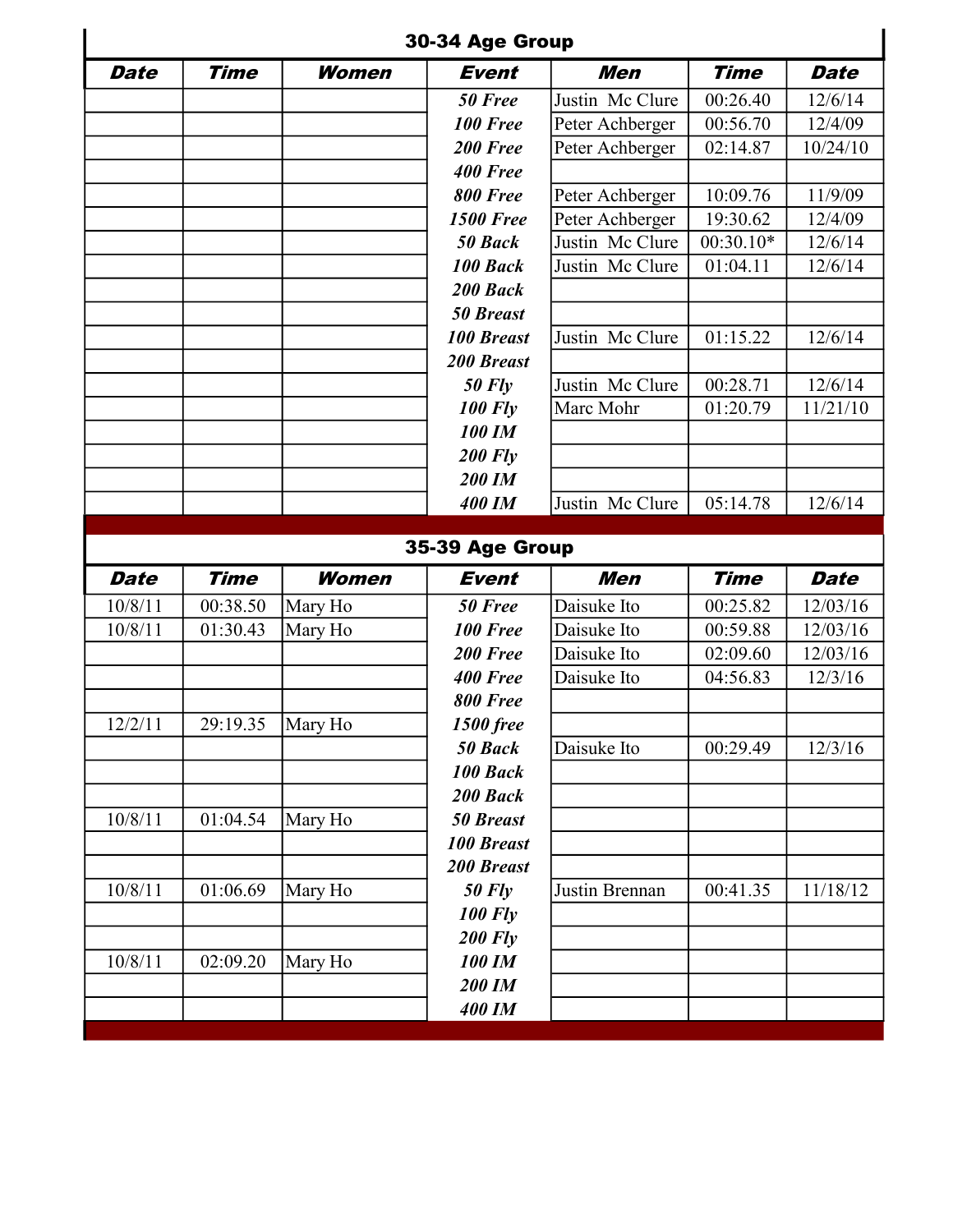|             |             |                                                    | 40-44 Age Group   |                   |             |                             |
|-------------|-------------|----------------------------------------------------|-------------------|-------------------|-------------|-----------------------------|
| <b>Date</b> | <b>Time</b> | <b>Women</b>                                       | <b>Event</b>      | Men               | <b>Time</b> | <b>Date</b>                 |
| 12/6/19     | 00:30.78    | Eve Maidenberg                                     | 50 Free           | <b>Steve Ball</b> | 00:25.71    | 12/7/13                     |
| 12/6/19     | 01:06.33    | Eve Maidenberg                                     | 100 Free          | Kelly Karren      | 00:58.24*   | 12/4/15                     |
| 12/6/19     | 02:20.21    | Eve Maidenberg                                     | 200 Free          | Kelly Karren      | 02:13.42*   | 12/4.15                     |
| 12/6/19     | 04:57.52    | Eve Maidenberg                                     | <b>400 Free</b>   | D. Buschmann      | 04:41.49    | 12/3/16                     |
| 12/6/19     | 10:27.03    | Eve Maidenberg                                     | 800 Free          | Stephen Germain   | 13:33.84    | 10/24/10                    |
| 12/4/15     | 20:01.34    | L.B. Monroe                                        | <b>1500 Free</b>  | Ted Waldron       | 20:08.59    | 10/8/11                     |
| 12/7/13     | 00:36.97*   | Beata Konopka                                      | 50 Back           | Kelly Karren      | 00:31.44    | 12/1/17                     |
| 12/3/16     | 01:18.26    | L.B. Monroe                                        | 100 Back          | Kelly Karren      | 01:07.42*   | 12/4/15                     |
|             |             |                                                    | 200 Back          |                   |             |                             |
| 15/4/15     | 00:41.48    | L.B. Monroe                                        | <b>50 Breast</b>  | Stephen Germain   | 00:42.83    | 10/24/10                    |
| 12/4/15     | 01:28.24    | L.B. Monroe                                        | <b>100 Breast</b> | D. Buschmann      | 01:19.91    | 12/3/16                     |
| 12/3/16     | 03:04.25    | L.B. Monroe                                        | <b>200 Breast</b> | Stephen Germain   | 03:38.79    | 11/21/10                    |
| 12/3/16     | 00:33.58    | L.B. Monroe                                        | $50$ Fly          | Kelly Karren      | 00:27.70*   | 12/4/15                     |
| 12/3/16     | 01:15.63    | L.B. Monroe                                        | <b>100 Fly</b>    | Kelly Karren      | $01:03.56*$ | 12/4/15                     |
| 12/3/16     | 02:55.01    | L.B. Monroe                                        | <b>200 Fly</b>    |                   |             |                             |
| 12/6/19     | 01:18.77    | Eve Maidenberg                                     | <b>100 IM</b>     | Kerry O'Shea      | 01:17.41    | 12/4/11                     |
|             |             |                                                    | 200 IM            | Stephen Germain   | 02:59.24    | 10/8/11                     |
|             |             |                                                    | <b>400 IM</b>     |                   |             |                             |
|             |             |                                                    |                   |                   |             |                             |
|             |             |                                                    | 45-49 Age Group   |                   |             |                             |
| <b>Date</b> | Time        | Women                                              | <b>Event</b>      | Men               | <b>Time</b> | <b>Date</b>                 |
| 12/3/11     | 00;29.19    |                                                    | 50 Free           | Matt Biondi       | 00:23.65    |                             |
| 11/30/12    | 01:06.44    | <b>Becky Cleavenger</b>                            | <b>100 Free</b>   | Matt Biondi       | 00:52.80*   | 12/7/13                     |
| 12/4/11     | 02:22.50    | <b>Becky Cleavenger</b>                            | 200 Free          | Nick Boshoff      | 02:11.81    | 11/10/13                    |
| 12/3/11     | 05:07.52    | <b>Becky Cleavenger</b><br><b>Becky Cleavenger</b> | <b>400 Free</b>   | Eric Marnoch      | 04:52.57    | 12/7/13                     |
| 10/18/15    | 10:38.53    | Deanna Koehler                                     | 800 Free          | Doug Koehler      | 09:26.76    | 12/6/14                     |
| 12/4/15     | 20:11.49    | Deanna Koehler                                     | <b>1500 Free</b>  | Doug Koehler      | 18:40.60    | 12/6/14                     |
| 12/1/17     | $00:36.01*$ | Beata Konopka                                      | 50 Back           | Michael Boosin    | $00:29.75*$ | 12/6/14                     |
| 12/4/15     | 01:20.53    | Beata Konopka                                      | 100 Back          | Michael Boosin    | $01:08.45*$ | 12/6/14                     |
| 12/1/17     | 02:57.52    | Beata Konopka                                      | 200 Back          |                   |             |                             |
| 12/5/14     | 00.38.86    | J. Weiderman                                       | <b>50 Breast</b>  | Nick Boshoff      | 00:33.06    | 12/8/13                     |
| 12/4/15     | 01:24.26    | J. Weiderman                                       | <b>100 Breast</b> | Doug Koehler      | 01:13.02    | 12/6/14                     |
| 12/12/15    | 03:04.58    | J. Weiderman                                       | <b>200 Breast</b> | Doug Koehler      | 02:38.68    | 12/6/14                     |
| 12/1/12     | 00:33.56    | <b>Becky Cleavenger</b>                            | <b>50 Fly</b>     | Matt Biondi       | 00:25.80    | 12/1/12!                    |
| 12/6/14     | 01:19.93    | Deanna Koehler                                     | <b>100 Fly</b>    | Doug Koehler      | 01:09.78    | 11/22/15                    |
| 12/6/14     | 02:56.17    | Deanna Koehler                                     | <b>200 Fly</b>    |                   |             |                             |
| 12/4/11     | 01:18.43    | <b>Becky Cleavenger</b>                            | <b>100 IM</b>     | Michael Boosin    | 01:05.72    | 12/6/14                     |
| 12/12/15    | 02:54.09    | J. Weiderman                                       | 200 IM            | Doug Koehler      | 02:28.86    | $12/1/12$ ! (!!)<br>12/6/14 |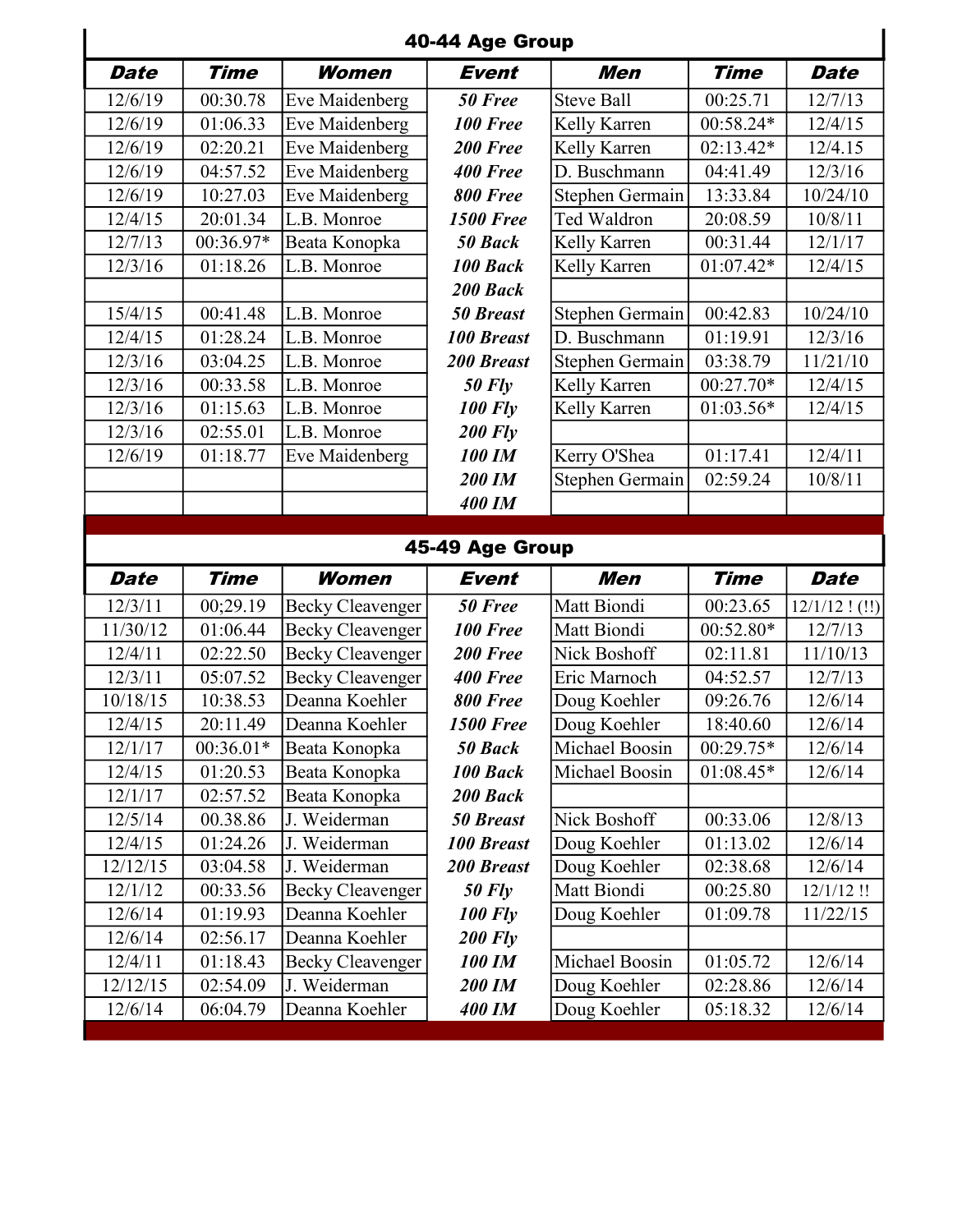|             |             |                         | 50-54 Age Group   |                       |             |             |
|-------------|-------------|-------------------------|-------------------|-----------------------|-------------|-------------|
| <b>Date</b> | <b>Time</b> | Women                   | <b>Event</b>      | Men                   | <b>Time</b> | <b>Date</b> |
|             |             |                         | 25 Free           | Michael Boosin        | 00:11.57    | 12/16/16    |
| 12/7/13     | 00:28.95    | <b>Becky Cleavenger</b> | 50 Free           | Michael Boosin        | 00:25.04    | 12/16/16    |
| 12/3/16     | 01:04.18    | <b>Arlette Godges</b>   | 100 Free          | Michael Boosin        | 00:56.85    | 12/16/16    |
| 11/4/18     | 02:16.26    | Jill Gellatly           | 200 Free          | Michael Boosin        | 02:21.10    | 10/27/19    |
| 11/4/18     | 04:45.51!!  | Jill Gellatly           | 400 Free          | Doug Koehler          | 04:3783     | 12/3/16     |
| 12/2/18     | 09:47.13!!  | Jill Gellatly           | <b>800 Free</b>   | <b>Bill Baird</b>     | 14:05.35    | 12/8/13     |
| 11/5/17     | 20:37.21    | J. Weiderman            | <b>1500 Free</b>  | <b>Bill Baird</b>     | 27:53.00    | 11/10/13    |
|             |             |                         | 25 Back           | Michael Boosin        | 00:14.05    | 12/16/16    |
| 12/2/18     | 00:37.13    | C Zutter                | 50 Back           | Michael Boosin        | 00:30.06    | 12/3/16     |
| 12/6/19     | 01:14.17    | Jill Gellatly           | 100 Back          | Michael Boosin        | 01:09.39*   | 12/3/16     |
| 12/1/17     | 02:54.01    | <b>Becky Cleavenger</b> | 200 Back          |                       |             |             |
|             |             |                         | 25 Breast         | Michael Boosin        | 00:15.56    | 12/16/16    |
| 10/12/18    | 00:38.97    | J. Weiderman            | <b>50 Breast</b>  | Doug Koehler          | 00:33.41    | 12/2/18     |
| 12/2/18     | 01:23.95    | J. Weiderman            | <b>100 Breast</b> | Doug Koehler          | 01:13.59    | 12/6/19     |
| 12/2/18     | 03:03.91!!  | J. Weiderman            | <b>200 Breast</b> | Doug Koehler          | 02:41.16    | 12/1/17     |
|             |             |                         | $25$ Fly          | Michael Boosin        | 00:13.23    | 12/16/16    |
| 12/3/16     | 00:31.95    | <b>Arlette Godges</b>   | <b>50 Fly</b>     | <b>Brad Stolshek</b>  | 00:32.33    | 12/3/11     |
| 12/4/15     | 01:12.81    | <b>Arlette Godges</b>   | <b>100 Fly</b>    | Doug Koehler          | 01:08.11    | 12/2/18     |
| 11/4/18     | 03:03.20    | J. Weiderman            | <b>200 Fly</b>    |                       |             |             |
| 12/2/18     | 01:14.44    | Jill Gellatly           | <b>100 IM</b>     | Doug Koehler          | 01:09.70    | 12/2/18     |
| 11/4/18     | 02:37.95    | Jill Gellatly           | 200 IM            | Doug Koehler          | 02:28.13    | 12/1/17     |
| 10/12/18    | 06:02.01    | J. Weiderman            | <b>400 IM</b>     | Doug Koehler          | 05:23.07    | 12/1/17     |
|             |             |                         | 55-59 Age Group   |                       |             |             |
| <b>Date</b> | <b>Time</b> | Women                   | <b>Event</b>      | Men                   | Time        | Date        |
| 12/6/19     | 00:29.12    | Becky Cleavenger        | 50 Free           | <b>Brad Stanley</b>   | 00:29.58    | 12/6/19     |
| 12/2/18     | 01:04.73    | <b>Becky Cleavenger</b> | <b>100 Free</b>   | <b>Ralph Smslling</b> | $01:07.63*$ | 12/6/14     |
| 12/6/19     | 02:22.16    | <b>Becky Cleavenger</b> | 200 Free          | James Aamoth          | 02:41.86    | 12/1/17     |
| 11/4/18     | 05:08.79    | <b>Becky Cleavenger</b> | 400 Free          | James Aamoth          | 05:38.63    | 12/2/18     |
|             |             |                         | <b>800 Free</b>   | James Aamoth          | 11:20.98    | 12/2/18     |
| 11/30/12    | 22:23.79    | Niki Stokols            | <b>1500 Free</b>  | Tom Pani              | 23:39.84    | 10/8/11     |
| 12/2/12     | 00:36.88    | Nancy K-Reno            | 50 Back           | <b>Brad Stanley</b>   | 00:35.17    | 12/6/19     |
|             |             |                         | 100 Back          | James Aamoth          | 01:31.00    | 12/2/18     |
|             |             |                         | 200 Back          | M. Losinski           | 03:52.77    | 11/1/15     |
| 12/6/19     | 00:40.86    | <b>Arlette Godges</b>   | <b>50 Breast</b>  | K. Robinson           | 00:40.43    | 10/22/17    |
| 12/6/19     | 01:29.52    | <b>Arlette Godges</b>   | <b>100 Breast</b> | K. Robinson           | 01:31.45    | 10/22/17    |

12/6/19 00:32.49 Arlette Godges 50 Fly Brad Stanley 00:31.19 12/6/19<br>12/6/19 01:14.62 Arlette Godges 100 Fly Brad Stanley 01:10.72 12/6/19

200 Fly 11/4/18 01:17.38 Becky Cleavenger 100 IM M. Losinski 01:25.89 12/4/15 12/2/18 02:47.67 Becky Cleavenger 200 IM Tom Pani 03:19.99 10/8/11 400 IM

01:14.62 Arlette Godges 100 Fly Brad Stanley 01:10.72 12/6/19

200 Breast Dan Evans | 03:31.22 | 12/2/12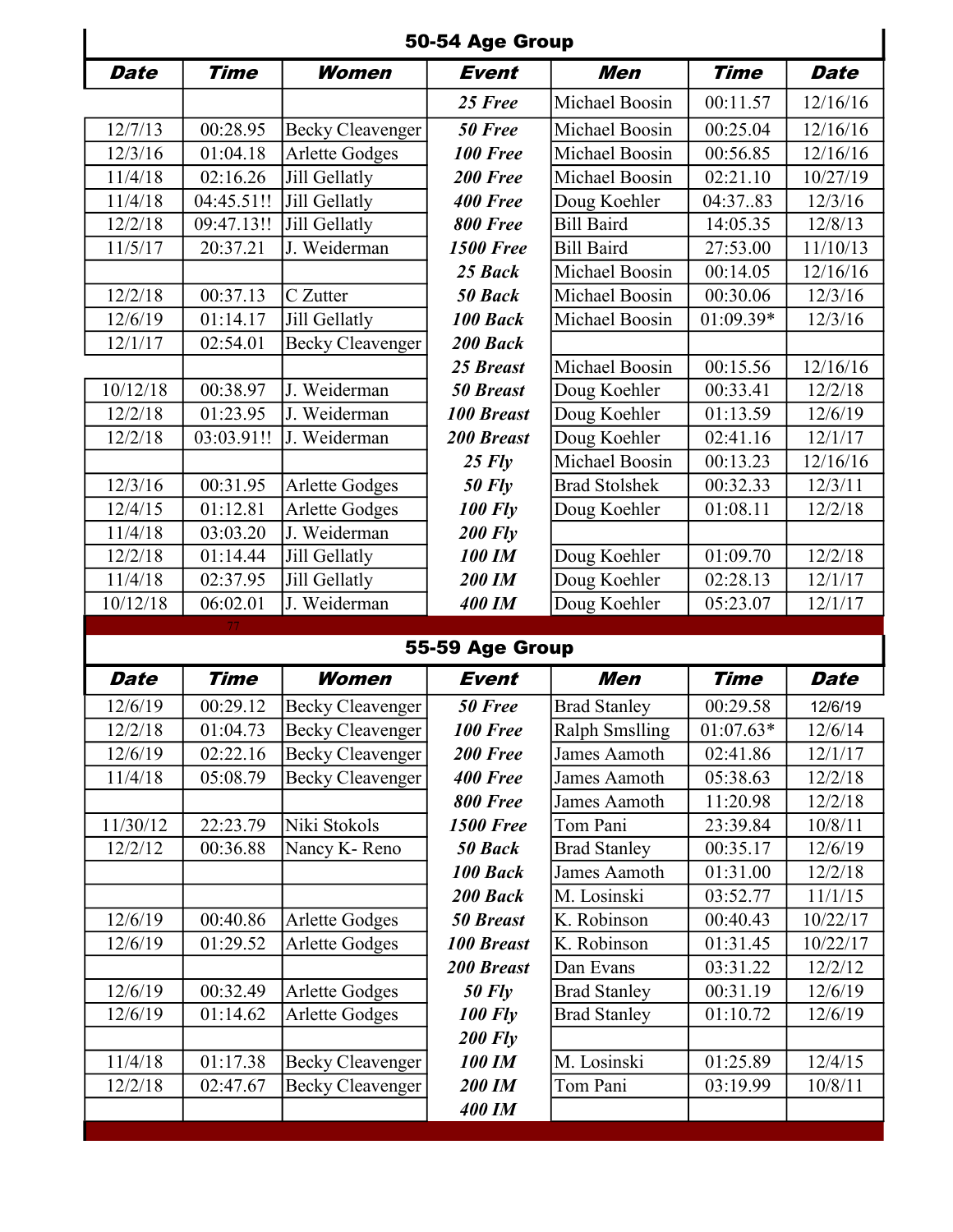|             |             |               | 60-64 Age Group   |                         |             |             |
|-------------|-------------|---------------|-------------------|-------------------------|-------------|-------------|
| <b>Date</b> | <b>Time</b> | Women         | <b>Event</b>      | Men                     | <b>Time</b> | <b>Date</b> |
| 12/2/18     | 00:33.95    | Nancy K-Reno  | 50 Free           | <b>Robert Rosen</b>     | 00:28.88    | 10/14/12    |
|             |             |               | <b>100 Free</b>   | Mark Buckley            | 01:04.74    | 12/3/16     |
|             |             |               | 200 Free          | Robert Rosen            | 02:25.77    | 12/2/12     |
| 12/2/18     | $05:50.11*$ | Niki Stokols  | <b>400 Free</b>   | Robert Rosen            | 05:18.66    | 12/7/13     |
| 12/1/17     | 11:30.78    | Niki Stokols  | <b>800 Free</b>   | Robert Rosen            | 10:49.13    | 12/2/12     |
| 12/1/17     | 21:31.71    | Niki Stokols  | <b>1500 Free</b>  | Richard Scoggins        | 24:03.69    | 12/6/19     |
| 12/2/18     | 00:37.27    | Nancy K-Reno  | 50 Back           | <b>Mark Buckley</b>     | 00:36.44    | 12/3/16     |
| 12/2/18     | 01:24.17*   | Nancy K-Reno  | 100 Back          | <b>Terry Reding</b>     | 01:28.46    | 12/3/16     |
|             |             |               | 200 Back          | Terry Reding            | 03:22.22    | 11/20/16    |
| 10/8/11     | 01:11.98    | Silvie Cohlan | <b>50 Breast</b>  | <b>Richard Scoggins</b> | 00:38.37    | 12/6/19     |
| 12/6/19     | 01:39.01    | Niki Stokols  | <b>100 Breast</b> | K. Robinson             | 01:26.18    | 12/2/18     |
|             |             |               | <b>200 Breast</b> | K. Robinson             | 03:20.88    | 12/2/18     |
| 12/2/18     | 00:37.49    | Nancy K-Reno  | $50$ Fly          | Mark Buckley            | 00:31.37    | 12/4/15     |
|             |             |               | <b>100 Fly</b>    | Mark Buckley            | 01:16.06    | 12/4/15     |
|             |             |               | <b>200 Fly</b>    | Mark Buckley            | 03:16.59    | 12/4/15     |
| 10/8/11     | 02:12.69    | Silvie Cohlan | <b>100 IM</b>     | Robert Rosen            | 01:18.91    | 12/8/13     |
|             |             |               | 200 IM            | Richard Scoggins        | 03:08.13    | 12/6/19     |
| 12/6/19     | 07:12.07    | Niki Stokols  | <b>400 IM</b>     | Robert Rosen            | 06:14.72    | 12/6/14     |
|             |             |               |                   |                         |             |             |
|             |             |               | 65-69 Age Group   |                         |             |             |
| <b>Date</b> | <b>Time</b> | Women         | <b>Event</b>      | <b>Men</b>              | <b>Time</b> | <b>Date</b> |
| 12/7/13     | 00:40.11    | Diane Smith   | 50 Free           | Mark Buckley            | 00:29.71    | 12/2/18     |
| 12/6/13     | 01:33.26    | Diane Smith   | 100 Free          | Mark Buckley            | 01:05.57    | 12/2/18     |
| 12/8/13     | 03:41.33    | Diane Smith   | 200 Free          | Frank Freeman           | 02:58.43    | 10/19/14    |
|             |             |               | 400 Free          | Frank Freeman           | 06:01.80    | 12/7/13     |
|             |             |               | <b>800 Free</b>   | Robert Rosen            | 11:48.78    | 12/1/17     |
|             |             |               | <b>1500 Free</b>  | Frank Freeman           | 24:24.27    | 12/6/13     |
| 12/8/13     | 00:48.49    | Diane Smith   | 50 Back           | Mark Buckley            | 00:38.48    | 12/2/18     |
| 12/8/14     | 01:54.30    | Diane Smith   | 100 Back          | Mark Buckley            | 01:27.62    | 12/2/18     |
|             |             |               | 200 Back          |                         |             |             |
| 12/6/14     | 00:54.93    | Diane Smith   | <b>50 Breast</b>  | Clive Edwards           | 00:36.73!!  | 12/2/18     |
|             |             |               | <b>100 Breast</b> | Clive Edwards           | 01:25.52    | 12/2/18     |
|             |             |               | <b>200 Breast</b> | <b>Clive Edwards</b>    | 03:19.94    | 12/6/19     |
|             |             |               | <b>50 Fly</b>     | Mark Buckley            | 00:32.42    | 12/2/18     |
|             |             |               | <b>100 Fly</b>    | Mark Buckley            | 01:19.65    | 12/2/18     |
|             |             |               | <b>200 Fly</b>    | Mark Buckley            | 03:31.39    | 12/6/19     |
| 10/24/10    | 02:00.67    | Diane Smith   | <b>100 IM</b>     | Mark Buckley            | 01:22.23    | 12/2/18     |
|             |             |               | 200 IM            | Robert Rosen            |             |             |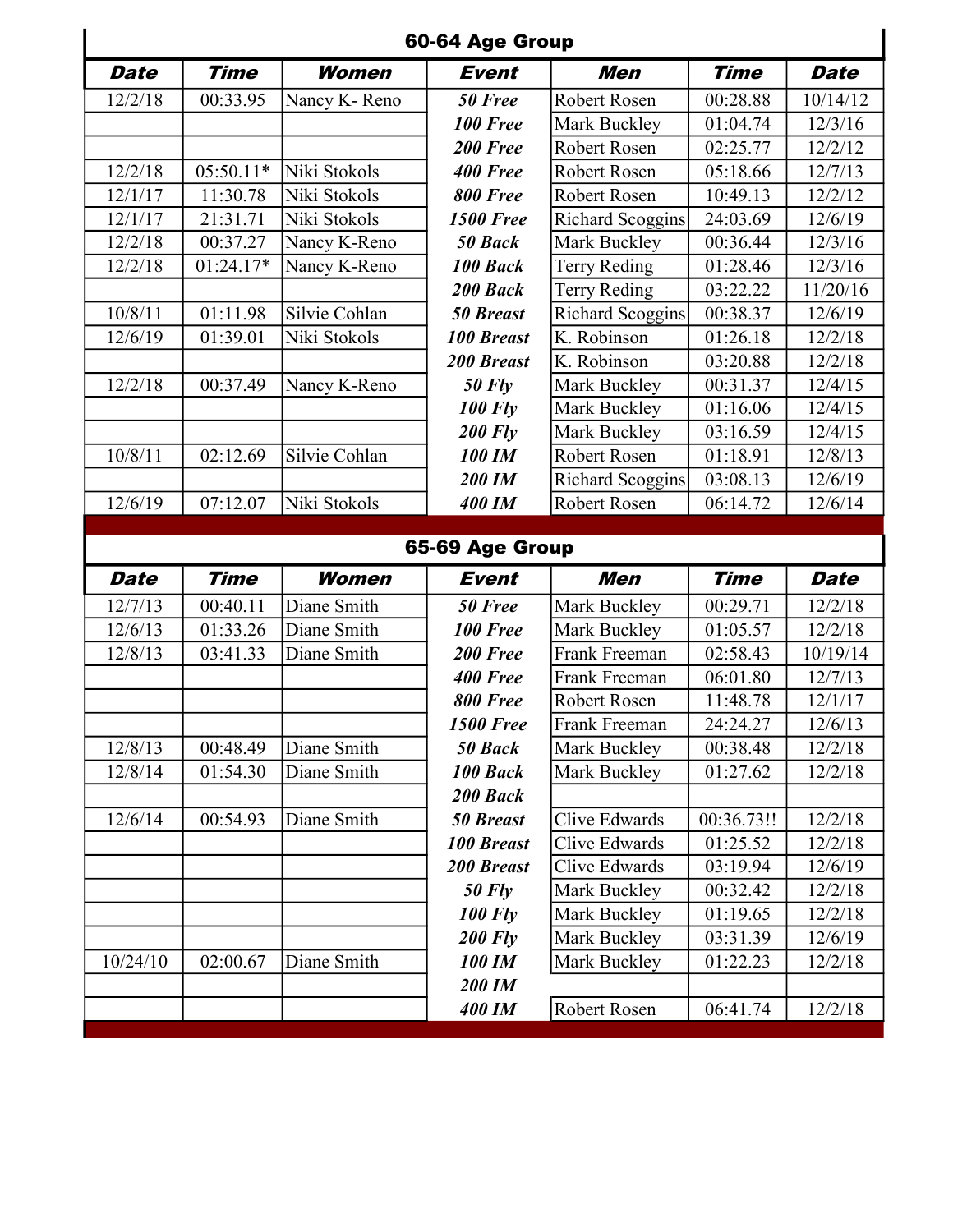|             |             |              | 70-74 Age Group         |               |             |             |
|-------------|-------------|--------------|-------------------------|---------------|-------------|-------------|
| <b>Date</b> | <b>Time</b> | Women        | <b>Event</b>            | Men           | <b>Time</b> | <b>Date</b> |
| 12/2/18     | 00:39.41    | Diane Smith  | 50 Free                 | Frank Freeman | 00:35.86    | 12/4/15     |
| 12/2/18     | 01:31.89    | Diane Smith  | 100 Free                | Frank Freeman | $01:19.75*$ | 12/4/15     |
| 12/2/18     | 03:25.69    | Diane Smith  | 200 Free                | Frank Freeman | 02:53.01    | 12/4/15     |
|             |             |              | 400 Free                | Frank Freeman | 06:08.77    | 12/4/15     |
|             |             |              | <b>800 Free</b>         | Frank Freeman | 12:39.92    | 12/4/15     |
|             |             |              | <b>1500 Free</b>        | Frank Freeman | 24:07.94    | 12/4/15     |
| 12/3/16     | 00:50.35    | Diane Smith  | 50 Back                 | Lloyd Johnson | 00:49.87    | 10/24/10    |
| 12/3/16     | 01:51.77    | Diane Smith  | 100 Back                |               |             |             |
| 12/1/17     | 04:12.98    | Diane Smith  | 200 Back                |               |             |             |
| 12/4/15     | 00:54.77    | Diane Smith  | <b>50 Breast</b>        | Lloyd Johnson | 00:44.20    | 12/2/12     |
| 12/3/16     | 02:03.94    | Diane Smith  | <b>100 Breast</b>       | Lloyd Johnson | 01:41.30    | 12/7/13     |
| 12/4/15     | 04:37.35    | Diane Smith  | <b>200 Breast</b>       | Lloyd Johnson | 04:00.58    | 12/2/12     |
|             |             |              | $50$ Fly                |               |             |             |
|             |             |              | <b>100 Fly</b>          |               |             |             |
|             |             |              | <b>200 Fly</b>          |               |             |             |
|             |             |              | <b>100 IM</b>           | Frank Freeman | 01:41.63    | 10/18/15    |
|             |             |              | <b>200 IM</b>           |               |             |             |
|             |             |              | <b>400 IM</b>           |               |             |             |
|             |             |              |                         |               |             |             |
|             |             |              | 75-79 Age Group         |               |             |             |
| Date        | <b>Time</b> | <b>Women</b> | <b>Event</b>            | Men           | <b>Time</b> | <b>Date</b> |
|             |             |              | 50 Free                 |               |             |             |
|             |             |              | 100 Free                |               |             |             |
|             |             |              | 200 Free                |               |             |             |
|             |             |              | 400 Free                |               |             |             |
|             |             |              | 800 Free                |               |             |             |
|             |             |              | <b>1500 Free</b>        |               |             |             |
|             |             |              | 50 Back                 |               |             |             |
|             |             |              | 100 Back                |               |             |             |
|             |             |              | 200 Back                |               |             |             |
|             |             |              | <b>50 Breast</b>        |               |             |             |
|             |             |              | <b>100 Breast</b>       |               |             |             |
|             |             |              | <b>200 Breast</b>       |               |             |             |
|             |             |              | $50$ Fly                |               |             |             |
|             |             |              | <b>100 Fly</b>          |               |             |             |
|             |             |              | <b>200 Fly</b>          |               |             |             |
|             |             |              | 100 IM                  |               |             |             |
|             |             |              | 200 IM<br><b>400 IM</b> |               |             |             |